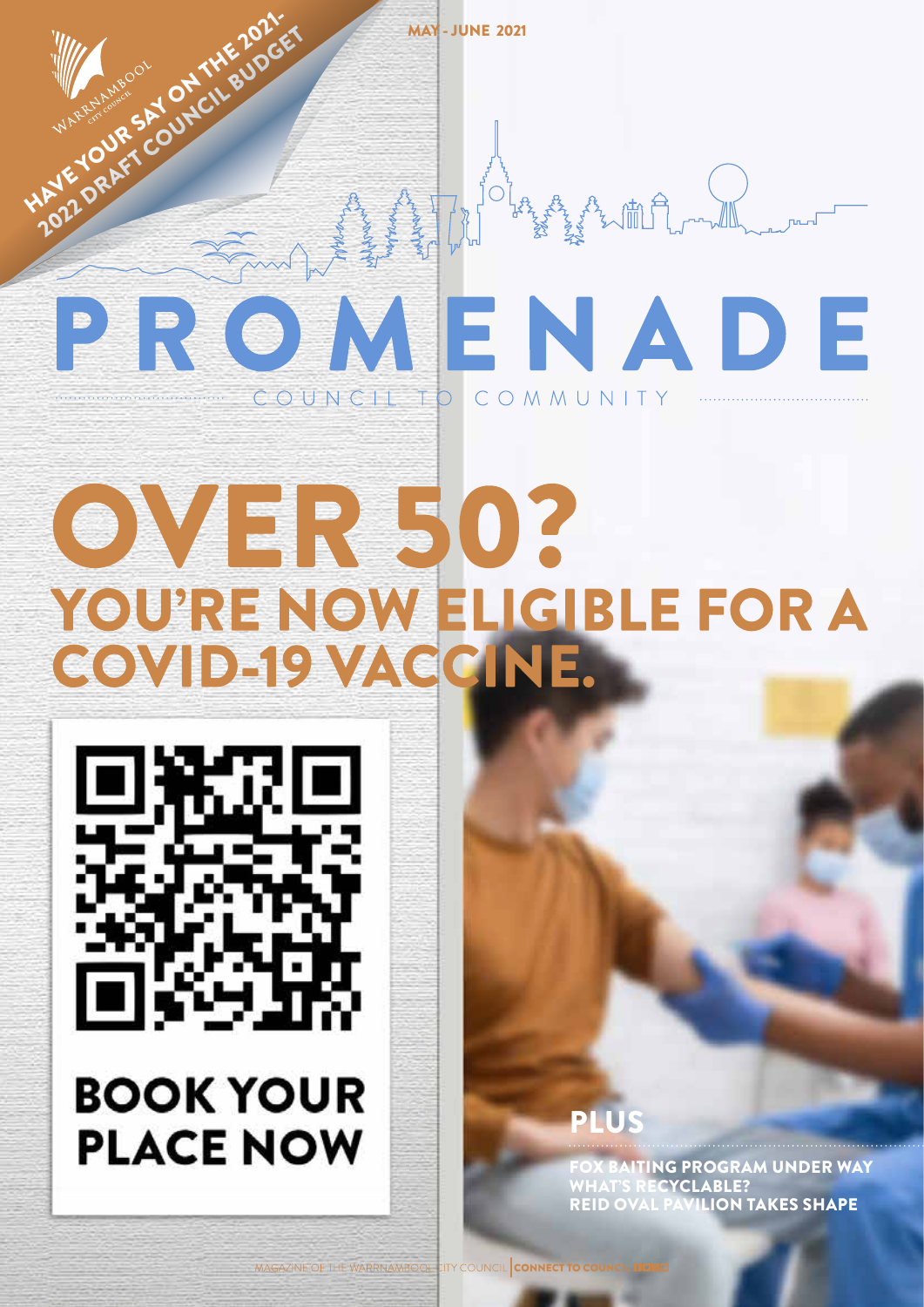## CONNECT TO COUNCIL

Postal address Warrnambool City Council P.O Box 198 Warrnambool 3280 Telephone: 03 5559 4800

#### Live Chat Top right corner of **www.warrnambool.vic.gov.au**

Website **www.warrnambool.vic.gov.au**

Connect Warrnambool Get more from where you live **www.connectwarrnambool.com.au**

Have your say Find out how to have your say by vistiting **www.yoursaywarrnambool.com.au**

#### COUNCIL MEETINGS

June 7 and June 28, 5.45pm at the Lighthouse Theatre. Livestream available at www.warrnambool.vic.gov.au/ council-meeting

### YOUR COUNCILLORS

Cr. Vicki Jellie, Mayor 0437 937 810 vjellie@warrnambool.vic.gov.au

#### . . . . . . . . . . . . . . . . . . Cr. Richard Ziegeler

Deputy Mayor 0437 928 490 rziegeler@warrnambool.vic.gov.au

Cr. Otha Akoch 0437 906 424 oakoch@warrnambool.vic.gov.au

Cr. Debbie Arnott 0438 034 169 darnott@warrnambool.vic.gov.au

Cr. Ben Blain 0437 900 646 bblain@warrnambool.vic.gov.au

Cr Angie Paspaliaris 0418 595 745 apaspaliaris@warrnambool.vic.gov.au

Cr. Max Taylor 0438 091 575 mtaylor@warrnambool.vic.gov.au

## MINUTE WITH THE MAYOR

This month Council released a number of draft financial documents for public comment.



outlined here in Promenade. I would also encourage anyone interested to read the complete document and provide us with feedback.

You can pick up a copy of the Budget from the Civic Centre, 25 Liebig Street, or read it online at www.yoursaywarrnambool. com.au

Also on public exhibition are Council's Long-Term Financial Plan and the Draft Revenue and Rating Plan. These documents are important in helping Council plan for a financially sound future which allows us to look after the city's infrastructure and to continue to provide vital services to the community.

Also out for public exhibition is the Draft Council Plan 2021-2025.

This is the strategic document guiding the Council's activities over the next four years. It aligns with the community vision, Warrnambool 2040, and helps us in the development of annual budgets.



The Draft Council Plan was developed with the community through an online survey, listening posts and deliberative engagement workshops.

You'll find the Draft Council Plan at www.yoursaywarrnambool.com.au and we'd also like to receive your feedback on the plan.

And finally, if you are aged 50 years or older, you are now eligible for a COVID-19 vaccination.

South West Healthcare has established an amazing vaccination centre at the Bayside City Plaza and you can start to make a booking by scanning the QR code on the cover of Promenade.

#### Cr. Vicki Jellie, Mayor

## 2021 WARRNAMBOOL & MOYNE YOUTH AWARDS

Nominations for the 2021 Warrnambool and Moyne Youth Awards are now open.

The awards recognise young peoplaged between 12 and 25 who have exemplified and demonstrated cooperation, resilience, responsibility, he awards recognise young people aged between 12 and 25 who have exemplified and demonstrated kindness and passion.

Warrnambool Mayor Vicki Jellie said that the awards are an important opportunity to recognise and celebrate the talents and strengths of the region's young people after a challenging year.

"COVID-19 had an impact on everyone, but young people where hit especially hard," she said.

"On top of months of remote learning, young people faced the cancellation of sport and other activities, reduced social connections and the impact on the hospitality industry which

disproportionately affected young people.

"While 2020 was a difficult year in so many ways, young people are the masters of taking lemons and turning them into lemonade.

"We are home to some very talented, hard-working and community-minded young people who deserve to have the spotlight shone on everything wonderful that they have achieved."

The 2021 Warrnambool and Moyne Youth Awards will be held on Sunday July 25. Warrnambool and Moyne are also partnering on the 2021 Youth Showcase which involves a series of youth art and music events in the lead-up to the awards.

To nominate someone for a Youth Achiever Award, visit www.warrnambool. vic.gov.au/warrnambool-and-moyneyouth-awards

Nominations close on June 13.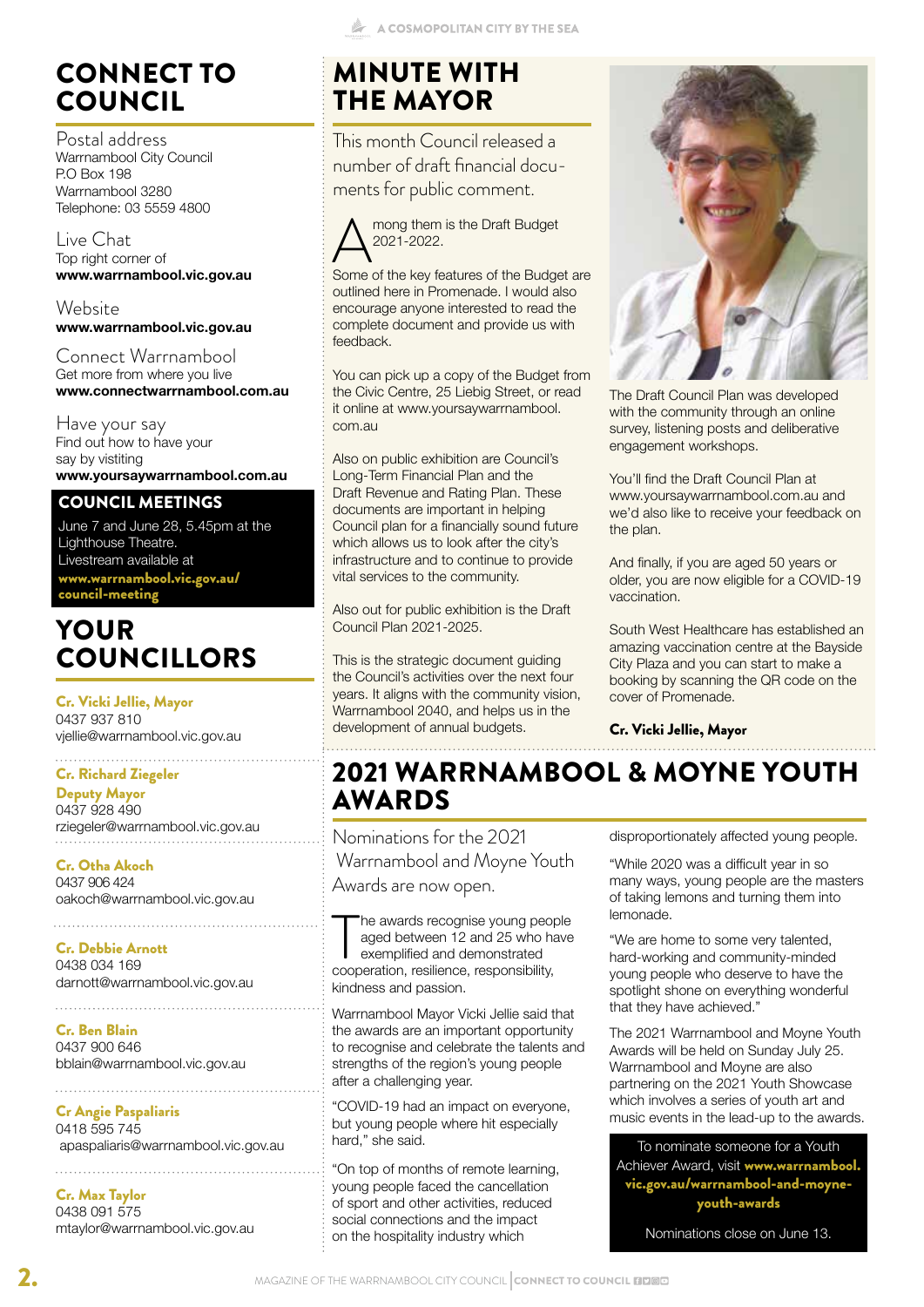#### DRAFT BUDGET FOCUS ON ASSET RENEWAL AND **SERVICE**

Warrnambool City Council has released its \$98.4m Draft Budget 2021-2022 for community review.

 $\omega$  ouncil has endeavoured to balance the expectations of the community within the limits of rate capping," Warrnambool Mayor Cr Vicki Jellie said.

"We now want to hear from Warrnambool residents about how they feel the Budget will serve them over the next year. "We have made the difficult decision to propose a rate increase of 1.5 per cent.

"This was done because we wanted to maintain Council services and to look after the infrastructure we have.

"We recognise that for some the increase in rates – about \$32 for the average household – will be a financial burden.

"So we've strengthened our hardship provisions and added a \$35 rebate for those who have demonstrated they face financial hardship.

"It is important that people know some of the detail in the Budget. "Early on this new Council indicated it wanted to form stronger relationships with our Aboriginal community.

"So we will invest in a dedicated Aboriginal liaison officer role. "We think this has great potential to help bridge gaps between Council and Warrnambool's Aboriginal community."

Council is also proposing the introduction of one hour of free parking in short-term spaces in Council owned and managed offstreet car parks including Cramond and Dickson, Ozone, Parkers and the Art Gallery car parks.

"We know that the one-hour will cover trips into the CBD for many people and this means there will be no hassle for shoppers. "It means that in addition to the free parking along Banyan Street, the railway station and Cannon Hill we now have dozens of free parking spaces right in the heart of the city a short stroll from shops."

Council is also committed to completing key infrastructure projects including the new Warrnambool Learning and Library Hub, the Reid Oval upgrade and the Lake Pertobe upgrade.

Council will also replace the ageing Edwards Bridge to ensure that visitors, residents, heavy vehicles and emergency vehicles have ongoing access to the Warrnambool foreshore.



#### 50 AND OLDER? BOOK A COVID-19 VACCINATION

If you are aged 50 years and older, you are now eligible to be vaccinated against COVID-19.

**South West Healthcare is now Vaccinating people aged 50 a**<br>at South West Healthcare Vaccentre established at the Bayside vaccinating people aged 50 and over at South West Healthcare Vaccination Centre established at the Bayside City Plaza, 184 Merri Street (formerly Sam's Warehouse).



The Edwards Bridge project recently received \$1.5 million in Australian Government funding.

Capital works highlights:

- Road renewals \$3.75 million
- Edwards Bridge upgrade \$3.00m
- Completion of the Lake Pertobe Master Plan implementation (Stage I) \$2.90 million
- Recreational facilities upgrades \$1.65m
- New and renewed footpaths \$1.50m
- Learning and library hub \$1.25m
- Energy saving initiatives (smart buildings project) \$1m
- Drainage renewal and upgrade \$340,000
- Beach access renewal \$180,000
- Livestock exchange \$2.56m

Council has also sought to achieve greater equity in the application of commercial rating of properties.

"We are proposing to apply a commercial rate to all short-term accommodation providers, including those who are listed on platforms such as Airbnb," Cr Jellie said.

"This levels the playing field with traditional short-term accommodation providers already paying a commercial rate." Council will also undertake a number of important planning projects including the Allansford Flood Study and the Municipal Strategic Land Use Plan.

"And we have also set money aside to look at the Japan Street stormwater catchment area which has flooded in heavy rainfalls," Cr Jellie said.

Council has increased support for volunteers after Australian Government funding for volunteer support roles ended this year.

Parking along Botanic Road will also be formalised, the McGennans Car Park toilets will be replaced following extensive community consultation and Council will invest in a redesign of the South-West Victorian Livestock Exchange to ensure it meets all required standards best practice in customer and livestock care.

> Booking yourself in for a vaccination is easy, go to www.southwesthealthcare. com.au/covid-19-information to book a time. Alternatively you can scan the QR code on the cover of Promenade and you will be taken directly to the South West Healthcare website.

> Once you've booked a time you will receive a confirmation email allowing you to complete the registration process – you will need your Medicare number.

> If you want to know more about the rollout of vaccines in Australia go to: www. coronavirus.vic.gov.au/information-hubcoronavirus-covid-19-vaccine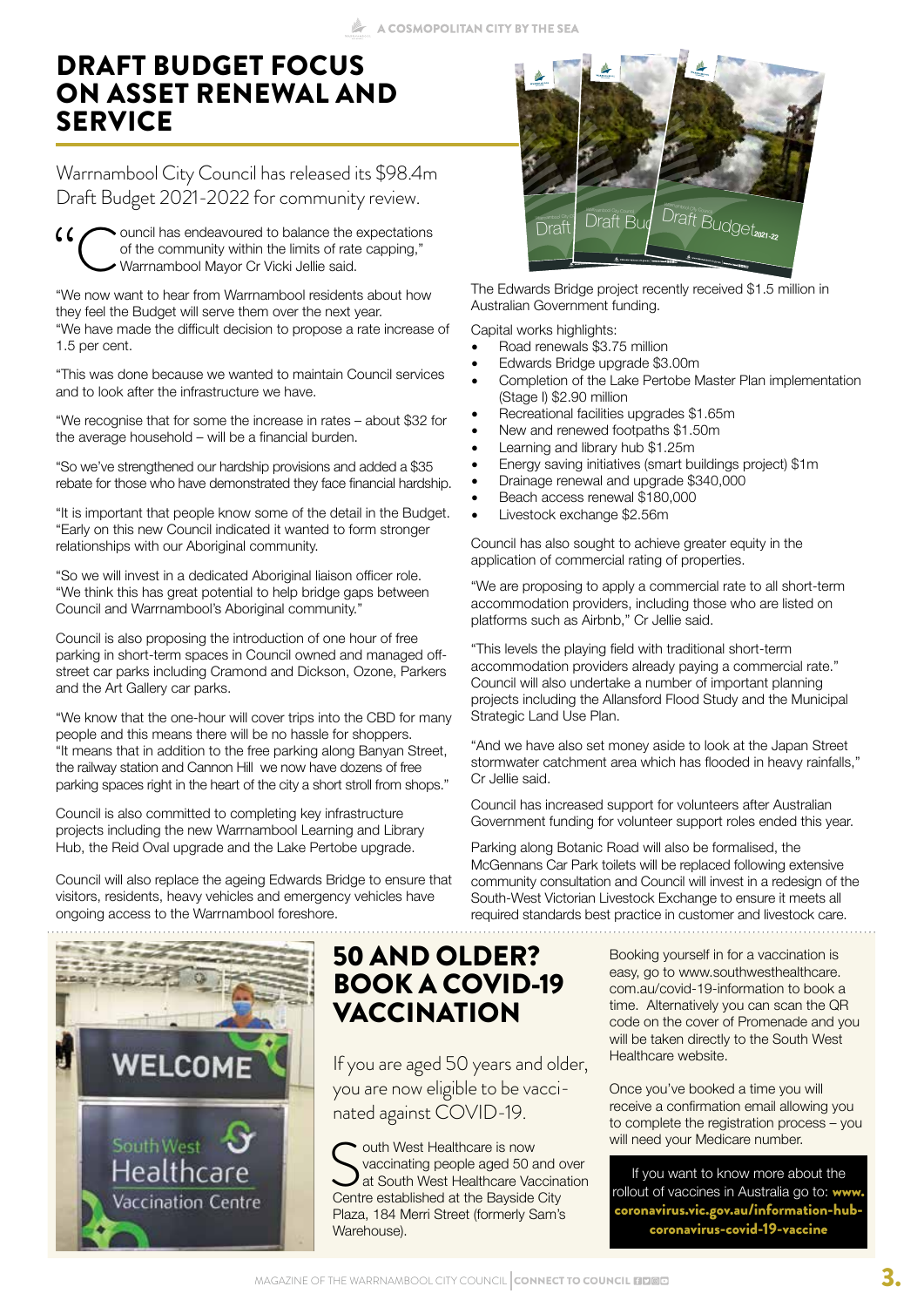#### BAITING PROGRAM EXPANDS IN FIGHT AGAINST FOXES

The Warrnambool City Council is expanding its fox baiting program to help better protect native wildlife, including the Little Penguin Colony on Middle Island.

The fox baiting program will run until<br>June 23, 2021. The baited areas will<br>be closed to dogs and other pets<br>(including dogs on leads), during and up to he fox baiting program will run until June 23, 2021. The baited areas will be closed to dogs and other pets four weeks after the fox baiting program.

In addition to the Council managed land west of the Warrnambool Sewage Treatment Plant, bait will be laid in areas of Lake Pertobe, Pickering Point and behind the skate park.

Multiple warning signs have been erected at each location.

Warrnambool City Council Director City Infrastructure David Leahy said that after introducing fox baiting last year, Council's 2021 program would move to target more known fox "hotspots".

"It's highly unlikely that the threat of foxes will ever be completely eliminated, but it is important that we take steps to try and reduce their impact," he said.



"Specially trained Border Collies helped to map fox activity in the precinct, and this data is being used to help determine the distribution of bait.

"Looking specifically at the Middle Island penguin colony, this approach will stop as many foxes as possible before they reach Stringray Bay, with the highly effective Maremma dogs forming the last line of defence.

"Just as importantly, baiting will help to protect the native animals and birds who live in our foreshore area that are not guarded by Maremmas."

Council officers will use paraaminopropiophenone (commonly called PAPP) in the baiting area. PAPP is a meat-based bait which targets foraging carnivorous animals.

"As well as being considered more

humane than other baits, one of the big advantages of PAPP is that an antidote can be administered should a non-target animal eat any bait," Mr Leahy said.

"If you believe your pet has eaten poison bait, it needs urgent veterinary intervention. While an antidote exists, the window to administer it is small.

"Bait will be buried away from paths and its placement will be mapped to make sure that none is left behind after the program finishes."

Vet clinics in Warrnambool that hold the antidote include:

- The Vet Group, 59 Mortlake Road Warrnambool – Phone 5561 6911
- The Warrnambool Veterinary Clinic, 514 Raglan Parade – Phone 5559 0222

If members of the public encounter a dead fox within the baiting areas, they are asked to contact Council on 5559 4800.

### SAFETY UPGRADE FOR IMPORTANT ROUNDABOUT

The roundabout at the intersection of Banyan Street, Merri Street and Pertobe Road is being upgraded to make it safer for motorists, cyclists and pedestrians.

The project is funded via the Federal Government's Black<br>Program and the Warrnambool City Council.<br>Warrnambool Mayor Vicki Jellie said that the works wor<br>help improve traffic safety at the gateway to Warrnambool's he project is funded via the Federal Government's Blackspot Program and the Warrnambool City Council.

Warrnambool Mayor Vicki Jellie said that the works would foreshore.

"The pavement at the intersection is due to be replaced, and we have taken the opportunity to apply for Federal Government funding to cover the majority of the works and make the intersection safer at the same time with a number of other improvements," she said.

"This can be a very busy intersection, especially during summer and on hot days, with cars, cyclists and pedestrians all going to and from the foreshore area.

"The Pertobe Road side of the intersection especially will see a big improvement, with no accessible pedestrian refuge currently in place at this commonly used crossing point.

"By making the roundabout larger and installing raised humps and pedestrian refuges at all crossing points, the aim is to slow the traffic down and make the intersection safer to use for everyone."

Works are expected to be completed in mid-June.



## REID OVAL UPDATE

The transformation of Reid Oval continues.

be in place.

Work on the new Reid Oval pavilion is going well, and by the time you are reading this, the light towers are likely be in place. the time you are reading this, the light towers are likely to

The slab has been poured for the second storey of the pavilion and the steel frame has been erected.

Four 30m light towers were assembled on site ready for installation. The upgraded lighting will allow for night fixtures to be played at Reid Oval.

The turf continues to settle in, with a detailed care and maintenance program in place.

> If you have any questions about the Reid oval Redevelopment, please contact us on 5559 4800 or reidoval@warrnambool.vic.gov.au.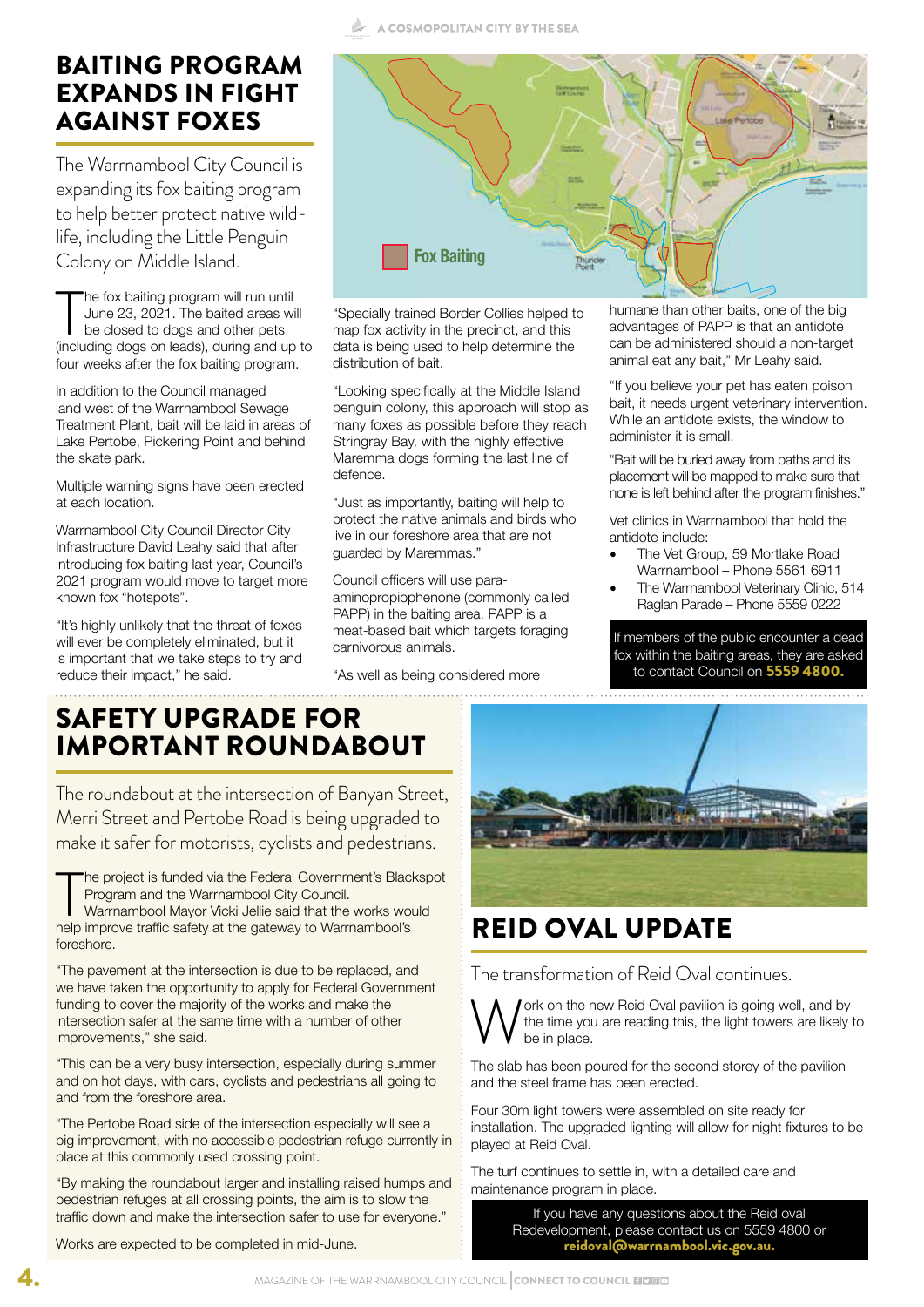

Have you seen these symbols on product packaging before?

While they look like recycling<br>triangles are in fact resin codes<br>telling you what type of plastic they are symbols, the numbers inside the triangles are in fact resin codes, made from. They're not usually the best way to tell if something can go in your household recycling bin.

So what's the best way to know if a product is recyclable, and how to recycle it?

Sustainability Victoria has created a handy tool to help you properly dispose of more than 150 common (and not-so-common) household items.

Information on this website is based primarily on items that recycling company VISY accepts. As VISY is also Council's recycling processor, it means that this 

website is an excellent resource for anyone in the Warrnambool City Council municipality.

So if the website says something to the effect of "Yes this item can go in your household recycling bin, however some Councils have different arrangements" then that item can almost always go in your recycling bin in Warrnambool.

The main exception to this rule is glass, which goes in your glass only bin.

Look up items and learn more about recycling in Victoria at www.recycling. vic.gov.au and if you have any questions about recycling in Warrnambool, please get in touch with us on 5559 4800 or contact@warrnambool.vic.gov.au.

**Jayden and Lucy Kleinhenz sorting bread tags at the ARC Stadium school holiday program**

### THOUSANDS OF BREAD TAGS SET FOR RECYCLING

An impressive 64kg of bread tags are ready for recycling.

Thank you to the<br>children from the ARC<br>Holiday Program and<br>students from Merrivale and hank you to the children from the ARC Holiday Program and Woodford Primary Schools for sorting 1000s of bread

tags into colours, making them easier to recycle.

Thank you as well to everyone who dropped off bread tags at the Civic Centre and Bakers Delight in the Target Centre.

The tags are all heading to Robe in South Australia to

be turned into a range of new items, like the board that Lucy is holding in this photo.

You can continue to drop bread tags off, and once we have another sizeable haul, we will arrange for another delivery.

## NEW RUBBISH BINS ON THE WAY

Over the next six weeks, all Warrnambool households will receive a larger rubbish bin, with collections to change from weekly to fortnightly.

his complet<br>transition to<br>dedicated g<br>citywide in April. his completes the municipality's transition to a four-bin system, with dedicated glass only bins rolled out

"Over the past few years, there have been a lot of changes to the way kerbside collection works in Warrnambool, and I'd like to thank everyone for their patience as we move to a four-bin system," Warrnambool Mayor Cr Vicki Jellie said.

"By introducing a larger rubbish bin, but collecting it fortnightly, we're able to keep our number of fortnightly 'bin lifts' at four, helping to keep collection costs down while creating a better system to manage waste."

Bins will begin being dropped off to properties from May 16, with everyone expected to have their new bin by the end of June.

"Once you receive your new rubbish bin, all of your collections are fortnightly from then on," Cr Jellie said.

"So your rubbish bin goes out with your FOGO bin one week, and the next week it's your recycling and glass bins."

To double-check which bins goes out on which night at your property, visit www.warrnambool.vic.gov.au/collectionsschedules or visit the Civic Centre at 25 Liebig Street for a hard copy collection schedule.

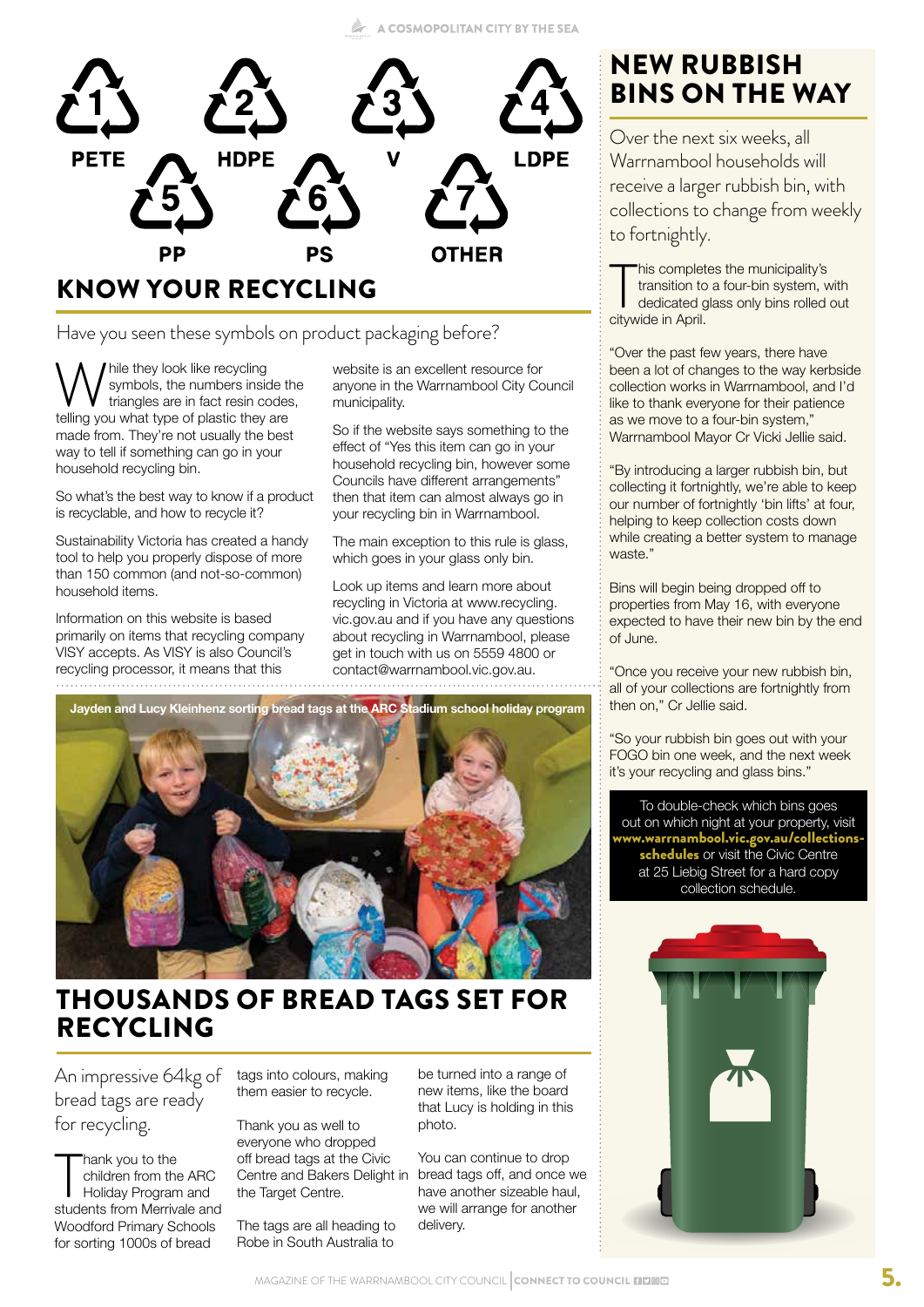### ADD TO NATIONAL SORRY DAY FLOWER DISPLAY

We invite the community to make handcrafted purple flowers to contribute to a commemorative display for National Sorry Day, to acknowledge and show our solidarity to the Stolen Generations.

The native hibiscus is approved by<br>the official symbol for Sorry Day.<br>healing. You can use whatever your<br>recycled materials wherever possible. he native hibiscus is approved by the National Stolen Generations Alliance as the official symbol for Sorry Day. The colour symbolises compassion and spiritual healing. You can use whatever you like to make the flowers, but we encourage

Please deliver your finished hand-crafted flowers to the Warrnambool Library by Friday May 21.

The flowers will be displayed at the Lighthouse Theatre on National Sorry Day and throughout Reconciliation Week, May 26 – June 3. 



# LOOKING TO VOLUNTEER?

Retirement means having more time to do the things you enjoy, and for many people, volunteering a few hours a week can be one of the most fulfilling things they ever do.

arrnambool City Council Volunteer Program Coordinator Carly Jordan supports the volunteering sector in the region, and said that volunteering was a win-win experience.

"We often talk a lot about the benefits volunteers provide to the community, but when you speak with the volunteers themselves, they truly love what they do," she said.

"The sense of purpose and the knowledge that you are making a difference in someone's life is almost euphoric. There's a name for it: the "helper's high".

"It's very simple really. When you do good, you feel good.

"Numerous long-term studies have shown that volunteers are more likely to have good mental health, physical health and a general feeling of happiness and fulfilment."

Carly said that for many people who derived a lot of their purpose and social connections from their workplace, retirement could be a big adjustment. But regardless of how you've used your time up until now, retirement is an opportunity.

"Transitioning to retirement is a big stage in your life. Some people spend a third of their day or more working, and a job provides a routine," she said.

"Retirement is the chance to think about what you'd like to spend your time doing and how your life might look like going forwards.

"This is the time to use what you've learned over your lifetime to help your community, make new social connections and have fun while you're doing it."

There's sure to be a volunteer role in Warrnambool that suits your availability, skills and interests.

National Volunteer Week runs from May 17-23.

For more information about volunteering in Warrnambool visit www.warrnambool.vic gov.au/volunteering or call 5559 4800.



#### ARE THERE PLACES WHERE YOU FEEL UNSAFE?

Warrnambool City Council is joining 19 other Victorian municipalities in a project to gather perceptions about public safety for women and gender-diverse people.

YourGround is an interactive map<br>where people can anonymously<br>drop a pin, tell a story or share a<br>experience while out for leisure, sport. where people can anonymously drop a pin, tell a story or share an experience while out for leisure, sport, exercise or play.

Statistics show that movement and access is restricted for women and gender-diverse people due to fear, violence and harassment.

While 80 per cent of Australian men report feeling safe while walking alone at night, a 2019 Community Council for Australia report notes that only 50 per cent of women say the same.

With the implementation of Victoria's Gender Equality Act 2020, creating inclusive spaces for women and genderdiverse people is a priority state-wide.

Warrnambool Mayor Cr Vicki Jellie said that the project would provide insights to help make Warrnambool's public spaces more inclusive and equitable.

"One of the best things about Warrnambool is how walkable it is, but the reality is that more than half the city's population is restricted in the places where they feel safe going or travelling through, especially at night," she said.

"Most women and gender-diverse people would have a story about a negative experience when out in public, ranging from a general feeling of unease right up to being the victim of a crime.

"We want to know where these places are so we can look at what can be done to make them feel safer."

View the map and share your story anonymously at www.yourground.org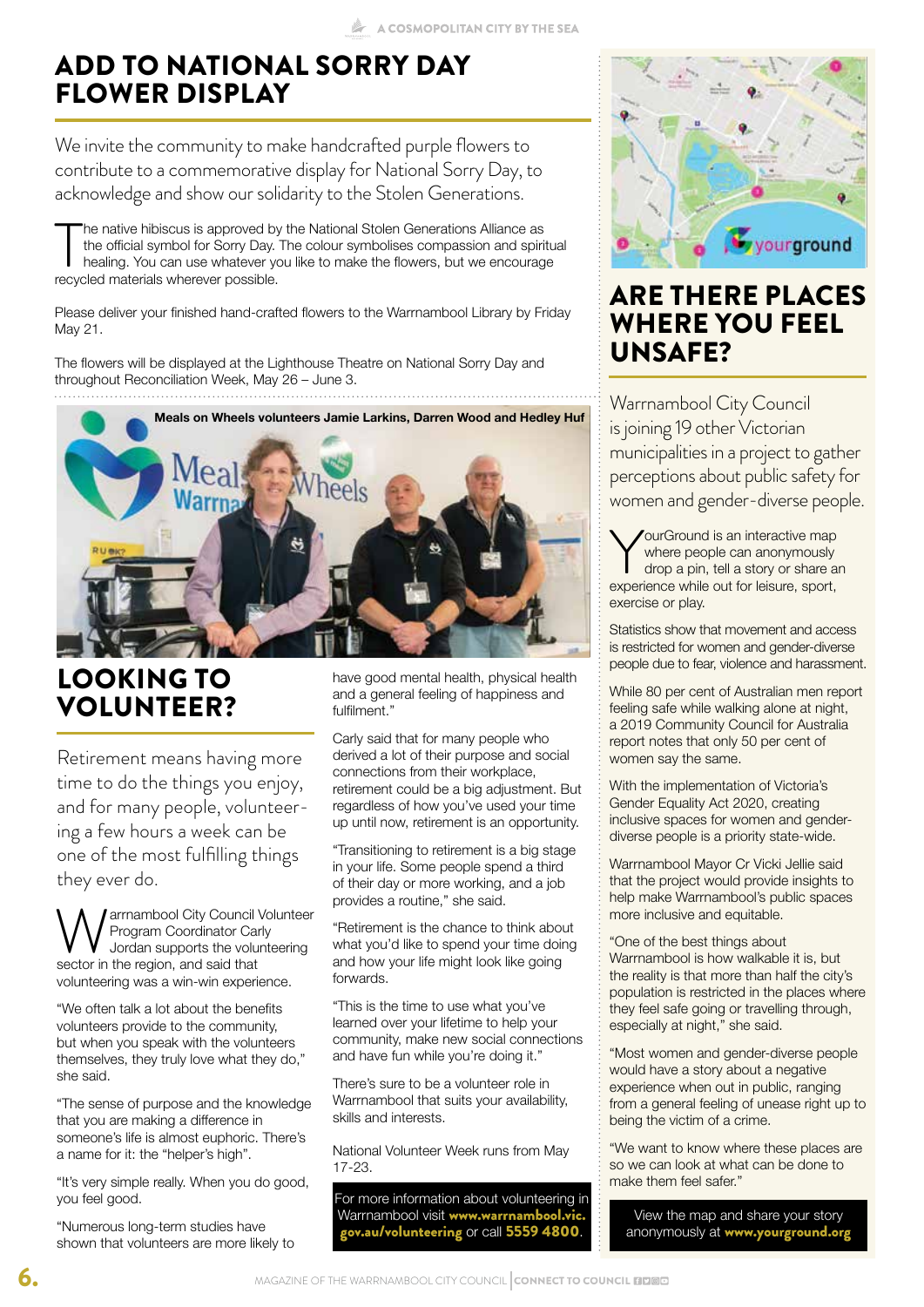

### A SOUND INVESTMENT AT THE LIGHTHOUSE THEATRE

From an audio perspective, every seat is now the best seat in the house at the Lighthouse Theatre thanks to a major sound upgrade.

 $\bigwedge_{\text{system has replaced}}^{\text{new $250,000 sound}}$ <br>set-up installed as part of system has replaced the 39 year old set-up installed as part of the original Warrnambool Performing Arts Centre.

Lighthouse Theatre Manager Xavier Dannock said that the upgrade meant that all acts to grace the theatre's stage would now be heard exactly the way that the performer intends.

"We now have the same style of sound system as some of the largest venues across Australia and the world, including the Sydney

### RE/JOY AT THE WAG.

Opera House and many major Broadway and West End venues," he said.

"Our patrons will instantly notice the difference. The depth of sound that this new system is able to create and the consistency of its delivery is absolutely world class.

"This system is able to intelligently perform thousands of microadjustments per second to make sure that everyone is receiving the same volume, tone and clarity, regardless of whether it's a spoken

word performer or a fullblown orchestra."

With COVID-19 restrictions easing and the Lighthouse Theatre now back to full capacity, additional tickets have been released for upcoming performances, some of which had previously sold out.

For more information about upcoming shows, and to book tickets, visit www.lighthousetheatre. com.au, call 5559 4999 or visit the theatre box office on the corner of Liebig and Timor streets.

### GARDENS FOR **WILDLIFE**

Are you interested in attracting more native wildlife into your garden?

**Warrnambool City Council, in**<br>is embarking on a Gardens<br>Wildlife pilot project. partnership with the community, is embarking on a Gardens for Wildlife pilot project.

The project will involve visiting 10 gardens to provide gardeners with advice to increase habitat for wildlife.

"From May 19 we'll be inviting people to register their interest in being a part of the project," Council Natural Environment Officer Jacqui Balazs said.

"There'll be a simple questionnaire made available at www.yoursaywarrnambool. com.au where people can register.

"Once we've identified 10 gardens two trained volunteers with knowledge of wildlife gardening and indigenous plants will visit each property to talk with the gardeners about their aspirations for attracting wildlife.

"From there we will develop a recipe for a wildlife garden that suits the gardener's aspirations and space.

"It'll be exciting to see the changes take place in each of the gardens and to see more wildlife being enticed back into our urban areas because there is suitable habitat."

Residents within the Warrnambool municipality are eligible to apply to be a part of the Warrnambool Gardens for Wildlife project.

Seven well-loved ceramics have been transformed into brand-new artworks as part of a new exhibition at the Warrnambool Art Gallery.



e/JOY is a new collaborative exhibition from artist, curator and activist Vipoo Srivilasa.

Srivilasa has intricately 'repaired' damaged ceramics donated by members of the South West Victorian community. Each damaged object, selected for its sentimental connection to the owner, enters into a process of 'restorative happiness'.

Through this process, Srivilasa interrogates our emotional connections to objects, while instilling a direct relationship of trust between the artist, curator and participant.

Re/JOY is on until June 20. Entry to the Warrnambool Art Gallery is free.

Vipoo Srivilasa, It's Time To Write A New Story, 2021, donated object, ceramic and mixed-media, 25 x 30 x 17cm. Donated by Murray Bowes, 2021